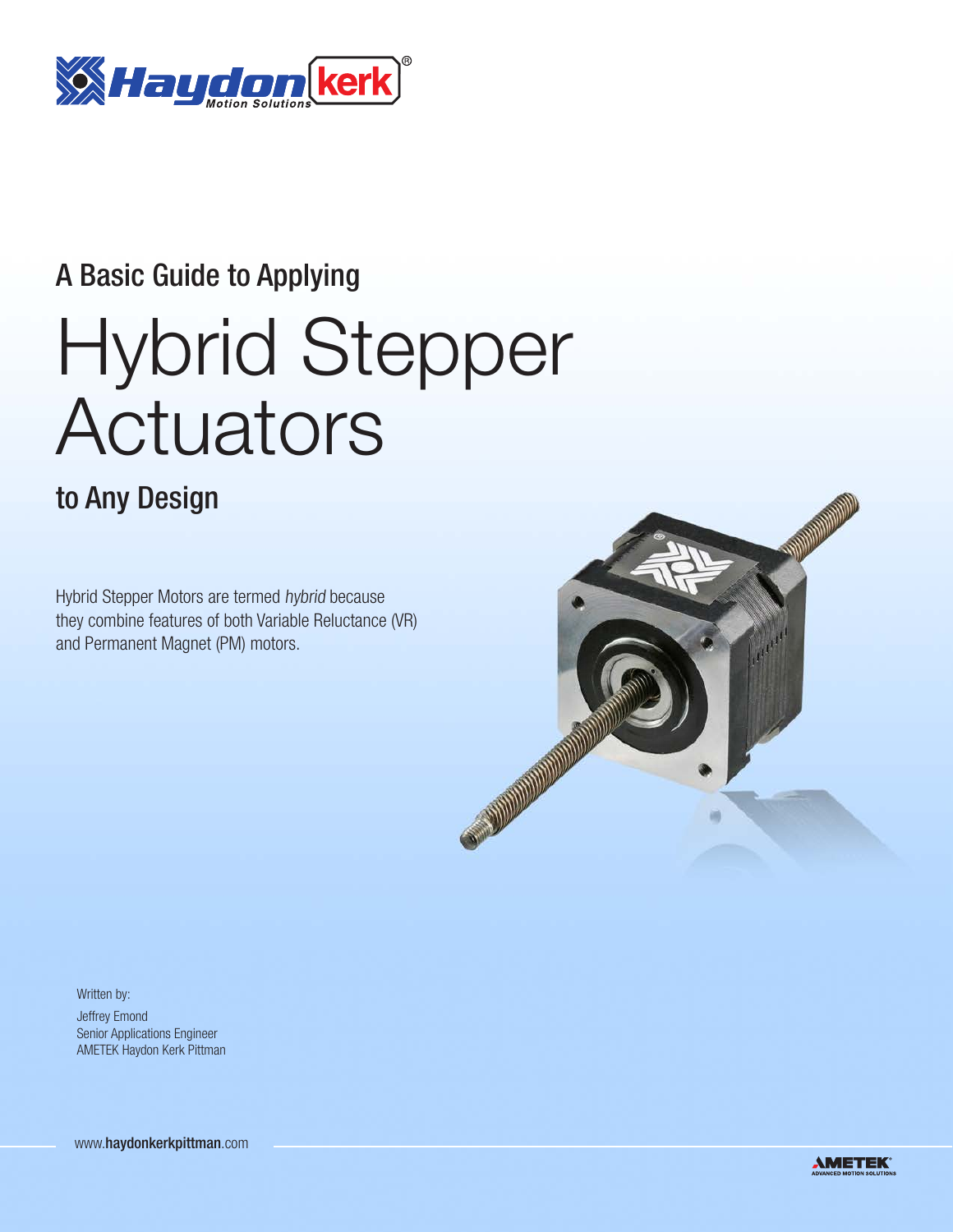Hybrid Stepper Actuators are electromechanical devices that incorporate a rotary hybrid stepper motor with a rotary-to-linear device (typically a Lead Screw) to impart motion to linear axes. Adopted in the 1980's, hybrid stepper motors excel in compact machines requiring simplicity. Pre-integrated hybrid stepper actuators take the ease of application further to allow design engineers to preconfigure subsystems to actual stroke, speed and force requirements.

#### **Historical Perspective on Hybrid Stepper Motor Use**

In the 1970's, certain Variable Reluctance (VR) motor designs with features of today's hybrid stepper motors were introduced. Solid toothed rotors allowed for output much like that of 1.8° stepper motor so widespread today. With other innovations in the early 1980's, including the incorporation of permanent-magnet elements in the rotor, the Hybrid Stepper was born. Making such motors function necessitated new chopper drives that included electronics for various modes of regulation and compensation.

#### Where Hybrid Stepper Motor Actuators Excel

Hybrid Stepper Actuators are common in precision mid-sized applications that require consistent positioning and reliability. Examples include 3D printers, scanners, lightweight medical devices and CNC equipment. They excel in laboratory machines that execute tasks for services unheard of 40, or even 20 years ago. Equipment includes gene sequencing, cancer screening, and genetic, antigen, and antibody assessments that rely on repeated dispensing of tiny fluid volumes, even while moving large sample quantities through a machine. Here automated designs deliver higher reliability than lab technologists, who can be subject to fatigue and mishandling errors especially when processing thousands of different analyses.

Hybrid Stepper Actuators are not best suited for designs that need extremely fast travel speeds; Brushless DC Servomotors are more suitable here.

#### **Terminology**

Industry terminology is contextual and in some instances the term **Hybrid Stepper** may imprecisely refer to what is essentially a Closed-loop Stepper or even a Linear Motor of the hybrid stepper type.

Imprecise use of definitions often extends to higher-end terminology and more specific motion parameters.

Its key to communicate early, often, and carefully detail portions of the design that may be incompletely defined or require additional configuration.

Slapdash communication coupled with incorrect assumptions can lead to problems with the application later.



43000 Series, Size 17 Single Stack Captive Shaft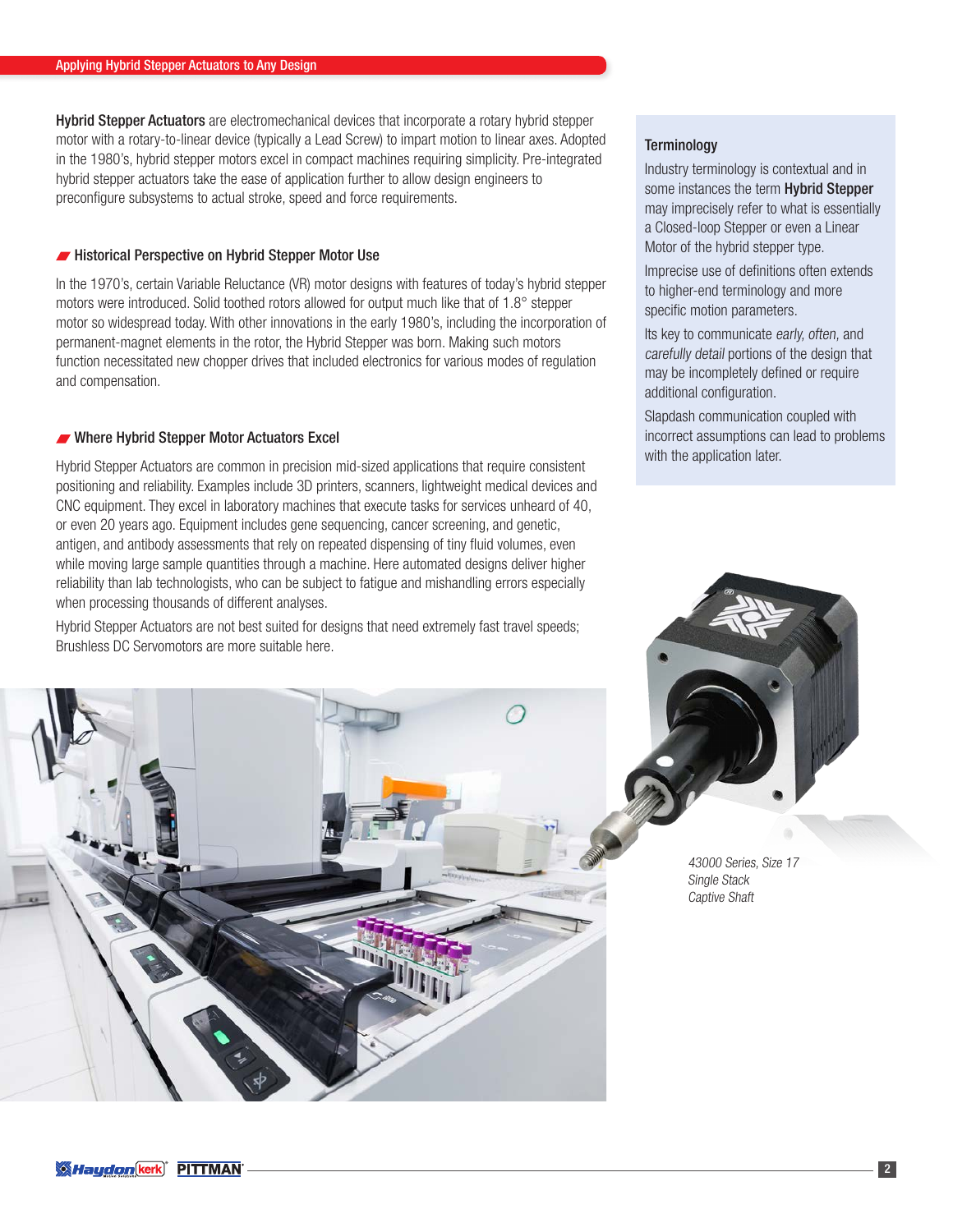#### **Motor Construction**

Twin toothed rotors (sometimes called cups) are put end-to-end; then one cup is rotated so that the tooth array is slightly offset from that of the first cup. A magnet inserted through the rotor's center makes the teeth of one cup function as south poles, and the teeth of the other as north poles. Just as VR Motors, Hybrid Stepper Motors also have toothed stator poles to precisely channel electromagnetic fields to induce controlled advancement of the toothed rotor assembly.





43000 Series, Size 17 with integrated IDEA™ Drive Double Stack Non-Captive Shaft

#### $\blacksquare$  Input (driving) Requirements

Traditional DC Motors labeled for 12V input will essentially accept 12V and spin, or output other motion according to design. Hybrid Stepper Motors do not. That's because even though stepper motors may have a rated coil voltage (commonly from 2 to 12V) they need a current-shaping drive to properly function.

- Design engineers should note that nearly all Stepper Motors need a Drive for pulse power input. It is highly unlikely that any motor for a motion-control application will accept a set voltage input and simply work.
- Constant-current Drives or Chopper Drives get top performance from Hybrid Stepper Motors. Chopper Drives optimize motor output by sending over-voltage to the Motor to overcome the back Electromotive Force (EMF) generated in significant quantities to Stepper Motors. This is an issue because Stepper Motors are high-pole motors and internally generate strong magnetic fields. That means the faster a Hybrid Stepper Motor spins-up, the more back voltage generated in the system, which in turn degrades the ability to apply power in a timely basis.

#### **Rotary-to-Linear Device Integration**

Options for connecting a Stepper Motor's output shaft to its lead screw include proprietary locking mechanisms, counter-bore or hollow-bore press fits, with zero-backlash couplings. Pre-integrated actuators address this requirement upfront; consult the manufacturer for details.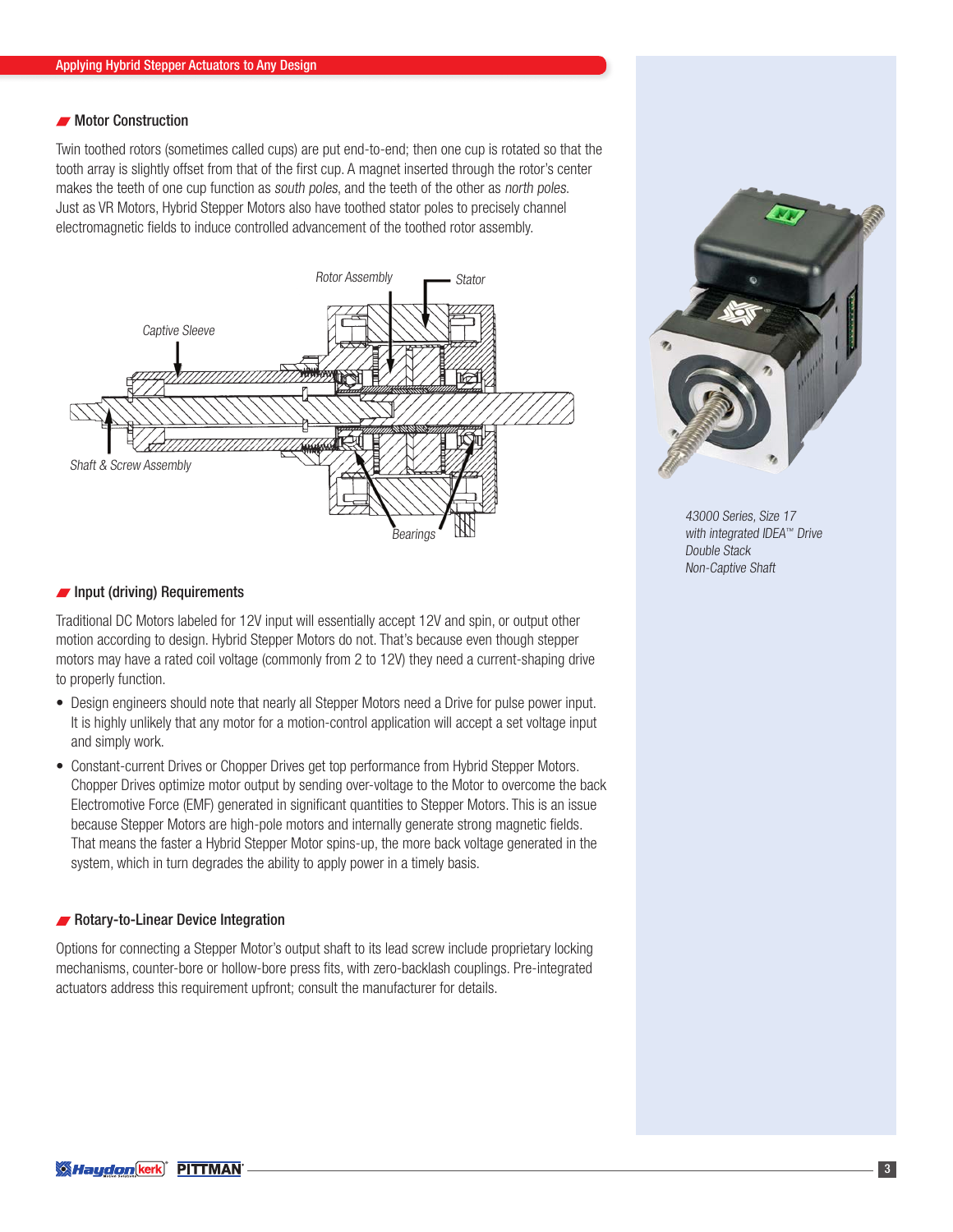#### **Properly Specifying**

Hybrid Stepper Actuator sizing requires definition of the following:

- 1. Linear force required to move axis load (N)
- 2. Linear distance axis' load needs to be moved (m)
- 3. Allowable cycle time to move the load (sec)
- 4. Information on linear power output from motors with suitable frame sizes
- 5. Performance curves published in manufacturers' linear-actuator catalogs

#### a. Application Parameters

Step 1: Calculate the application's power requirement using the five parameters above. This will help select a suitable motor frame size.

> P linear  $(W) =$  Distance traveled  $(m) \times$  Force  $(N)$ Time to travel the distance (sec)

Step 2: Choose an actuator frame size from manufacturer tables. As mentioned, all stepper-based Linear Actuators require a drive to send pulses\* to the motor. The next two parameters for actuator specification, lead screw resolution and service life, are also determined from manufacturer references.

#### b. Drive Selection

The driving of Hybrid Stepper Motors in actuators is often poorly understood. It's not uncommon for design engineers to call manufacturers and request 12V stepper motors for such designs. Manufacturers must underscore that they normally recommend chopper drives or constant-current drives to run steppers. Such drives apply an overvoltage to let the motor deliver its full range of speed and force output.

For example, values are for a 5V motor receiving 40V. Engineers accustomed to other motor types will see this and ask, What? With a 5V coil receiving 40V, you'll burn that motor up. Yes, traditional driving of a motor at such levels would cause heat-induced failure at the windings. But with a chopper drive (or a constant-current device that limits the current) such overvoltage is safe and common to efficiently drive the motor.

The principle of overvoltage on a constant-current or chopper drive is paramount. Hybrid Stepper Actuators need pulse power output from a chopper drive or some controller with another drive providing pulsed (and directional) electric input.

**Overvoltage** is safe and common to efficiently drive the motor.

Mechanical engineers with expertise in machine building may specify 12V motors without understanding what they're actually requesting, and that they'd need a 96V supply to get top performance out of such a motor ... for a very expensive power supply indeed.

\*Refer to the last two columns of the table on page 6 for example power values for both L/R drives and chopper drives.

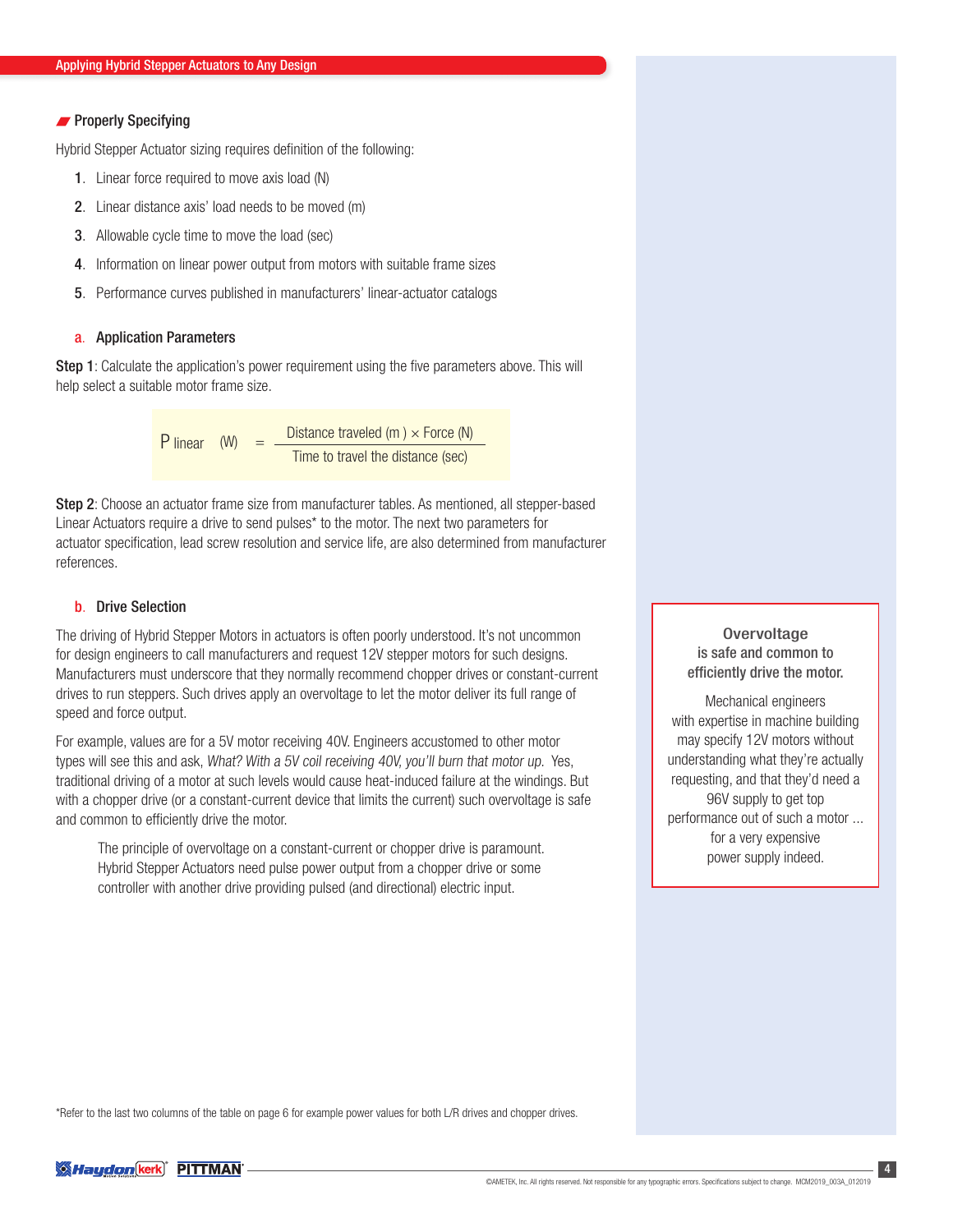#### c. Lead Screw Considerations

Despite how simple Lead Screw designs may seem, misperceptions about these components and their specification persist.

• Lead Screw threads are highly engineered geometries, and not substitutable with general purpose hardware. One of the biggest misunderstandings is that the threads on fastening hardware are the same kinds of threads on linear-motion devices such as Lead Screws. That's false.

 In fact, thread forms on rotary-to-linear devices are highly engineered to maximize linear force output and are typically rolled – not cut – thread forms. That means the shapes are pressed into the steel, so have a very highly polished surface to reduce friction especially when mated with polymer nuts.

• Pitch and lead are often used interchangeably to describe Lead Screws, but lead is a more descriptive term. The better term to use is lead, as this refers to the linear travel per one rotation of the screw, an unambiguous expression.

#### d. Sizing

Assume you have a linear-motion application needing a linear force of 15 lb over a travel of 3 in. Target design life is 1,000,000 cycles. The actuator must execute this stroke within 6 sec. That makes for a linear velocity of 3 in. in 6 sec, or 0.5 in./sec.

Next, calculate the initial rated force based on the required actuator life. For this, use manufacturer's charts to plot the rated load as a function of the number of strokes.

For this example, assume the selected actuator delivers 50% of its rated load at 1,000,000 cycles. That means a factor of 0.5 must be used when sizing the actuator. The initial rated force to ensure sufficient force to meet the design requirements after 1,000,000 cycles is 15 lb  $\div$  0.5 = 30 lb. Converting pounds-force to Newtons gives 30 lb  $\div$  (0.225 lb  $\div$  N) = 133 N.

Next, determine required travel in meters: 3 in. x (0.0254 m  $\div$  in.) = 0.0762 m. Then in a two-step process, choose the proper frame size actuator using manufacturer's charts.

Step 1: Determine required mechanical power (linear) in watts:

P linear  $(W) = \frac{0.0762 \text{ m} \times 133 \text{ N}}{4.7 \text{ W}} = 1.7 \text{ W}$ 6 sec

Step 2: Use performance charts to identify actuators of suitable size.

For this example, the frame size that satisfies the application is highlighted in the chart on page 6. 43000 Series, Size 17.



Lead Screws